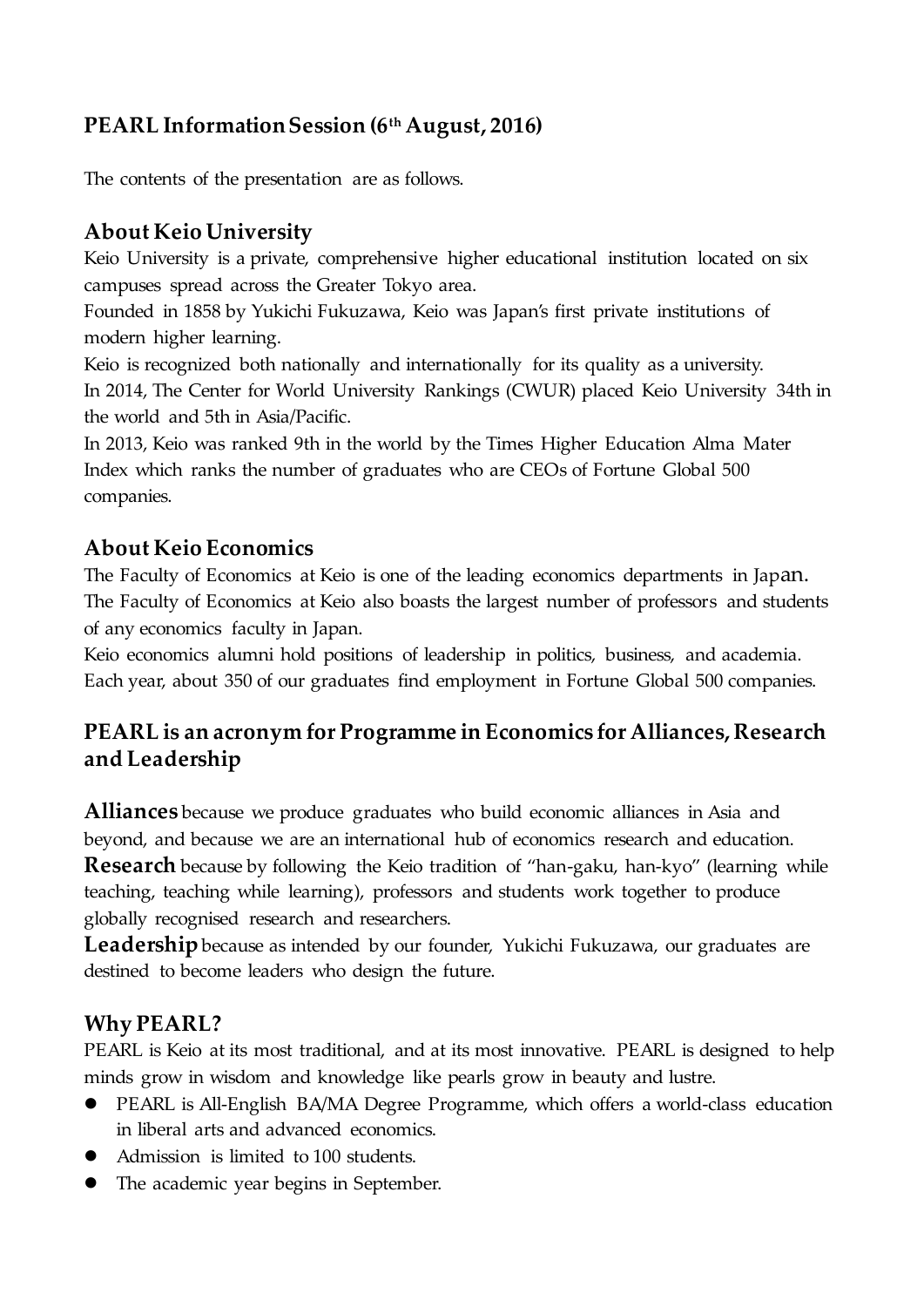PEARL is designed to foster the global leaders of tomorrow.

### **PEARL Offers:**

- The opportunity to earn a Bachelor's and a Master's degree within five years.
- Lectures by professors from partner universities abroad, and two-way distance learning using the internet and other resources.
- A chance to study abroad at one of our many partner universities.
- A chance to apply to our BA and/or MA Double Degree Programmes with the Paris Institute of Political Studies (Sciences Po), Bocconi University in Milan, HEC Paris or **CEMS**
- Classes in economics and the modernisation of Japan, as well as business-related classes and internships.
- Intensive Japanese language courses for international students interested in working at Japanese companies or institutions.
- Membership in Mita-kai, a strong global network of Keio alumni who are active in the private and public sectors.
- An ideal location in one of the world's safest and most cosmopolitan cities.

### **Curriculum at the Hiyoshi Campus: the first and second years**

Students in the first and second years are required to take courses in Liberal Arts (General Education), Foreign Languages and Introductory economics.

**Liberal Arts:** Natural Sciences/Mathematics, Humanities/Social Sciences, Interdisciplinary

**Languages:** English, German, French, Chinese, Spanish, Japanese (Non-native Japanese speakers only)

#### **Economics and Related Classes, Mandatory Classes:**

- **Microeconomics**
- **Macroeconomics**
- Economic History
- Introduction to the Japanese Economy
- Historical Perspectives in Economic Analysis
- Statistics

#### **Mandatory Elective or Elective Classes:**

- **Exercise** Econometrics
- History of Economic Thought
- Economics and Environment
- Marxian Economics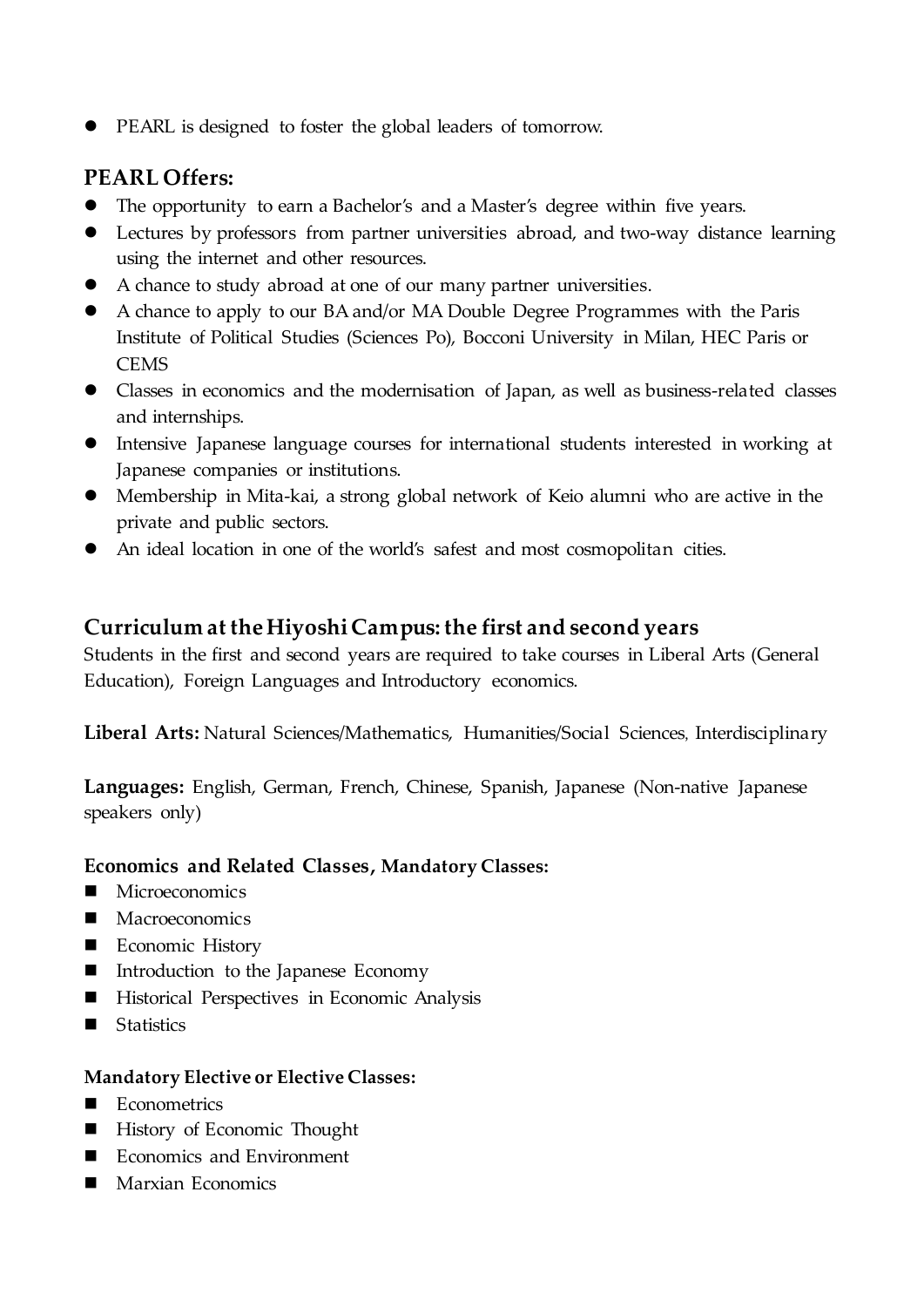Mathematics (Calculus, Linear Algebra, Probability Theory)

## **Curriculum at the Mita Campus: the third and fourth years**

Students in the third and fourth years are required to learn advanced level economics and be ready to write a graduation thesis or research paper.

#### **Fields:**

- Economic Theory
- Econometrics and Statistics
- **History of Economic Thought**
- **Economic History**
- Labor and Industrial Economics
- **Exercise** Economic Policy and Public Finance
- **Modern Economic Systems**
- **International Economics**
- Environmental and Urban Economics
- Economy and Society

#### **Advanced courses:**

- Research Seminar
- **Professional Career Programme (PCP)**
- Independent Research Project

## **BA/MA Five Year Programme with HEC:**

- HEC (The "Etablissement d'Enseignement Supérieur Consulaire Hautes Etudes Commerciales de Paris") is one of the most selective French grandes écoles created in 1881 by the Paris Chamber of Commerce and Industry.
- Students enrolled in PEARL at Keio are eligible to apply to the BA/MA Five Year Programme with HEC.
- Keio PEARL students study for 3 years at Keio, then 2 years at HEC.
- If they meet the requirements, they will be awarded a BA in Economics from Keio after their 4th year and a Master in Management from HEC after their 5th year in the programme.

For more information, please visit http://www.econ.keio.ac.jp/en/undergraduate/pearl/hec5yrbama

## **Application Schedule for 2017 Entry and Application Documents:**

The information can be found on the following page:

<https://www.keio.ac.jp/en/admissions/undergraduate/pearl/>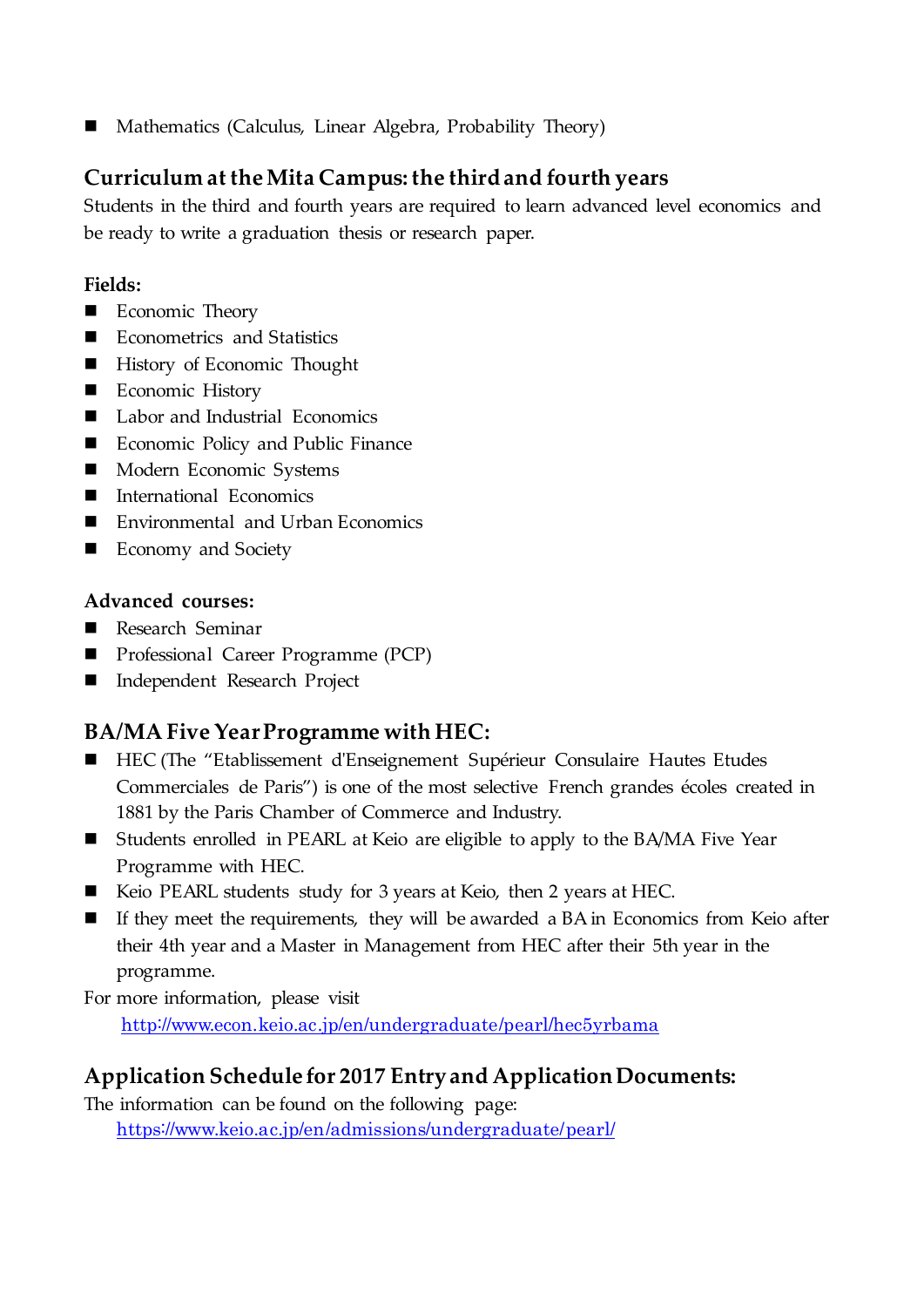# **Admissions Statistics 2016**

| <b>Number of Applicants</b> |              |                                             | <b>Number of</b><br><b>Successful Applicants</b> |              |                                             |
|-----------------------------|--------------|---------------------------------------------|--------------------------------------------------|--------------|---------------------------------------------|
| <b>Total</b>                | Male: Female | Japanese :<br>Other<br><b>Nationalities</b> | <b>Total</b>                                     | Male: Female | Japanese :<br>Other<br><b>Nationalities</b> |
| 307                         | 137:170      | 175 : 132                                   | 143                                              | 50:93        | 85:58                                       |

For more information, please read the Application Guidebook for September 2017 Entry available at <https://www.keio.ac.jp/en/admissions/undergraduate/pearl/>

# **Tuition and Application Fee**

Application Fee: Applicants are required to pay an application fee of JPY 35,000.

| Total (2nd-4th year)    | 1,098,250  |
|-------------------------|------------|
| Total (1st year)        | 1,298,350  |
| Other Fees              | 8,350      |
| <b>Facilities Fee</b>   | 190,000    |
| <b>Tuition Fee</b>      | 840,000    |
| <b>Registration Fee</b> | 60,000     |
| <b>Admission Fee</b>    | 200,000    |
| Tuition: FY2016         | $(JP$ Yen) |

There is no additional fee for participating in and completing the PEARL programme.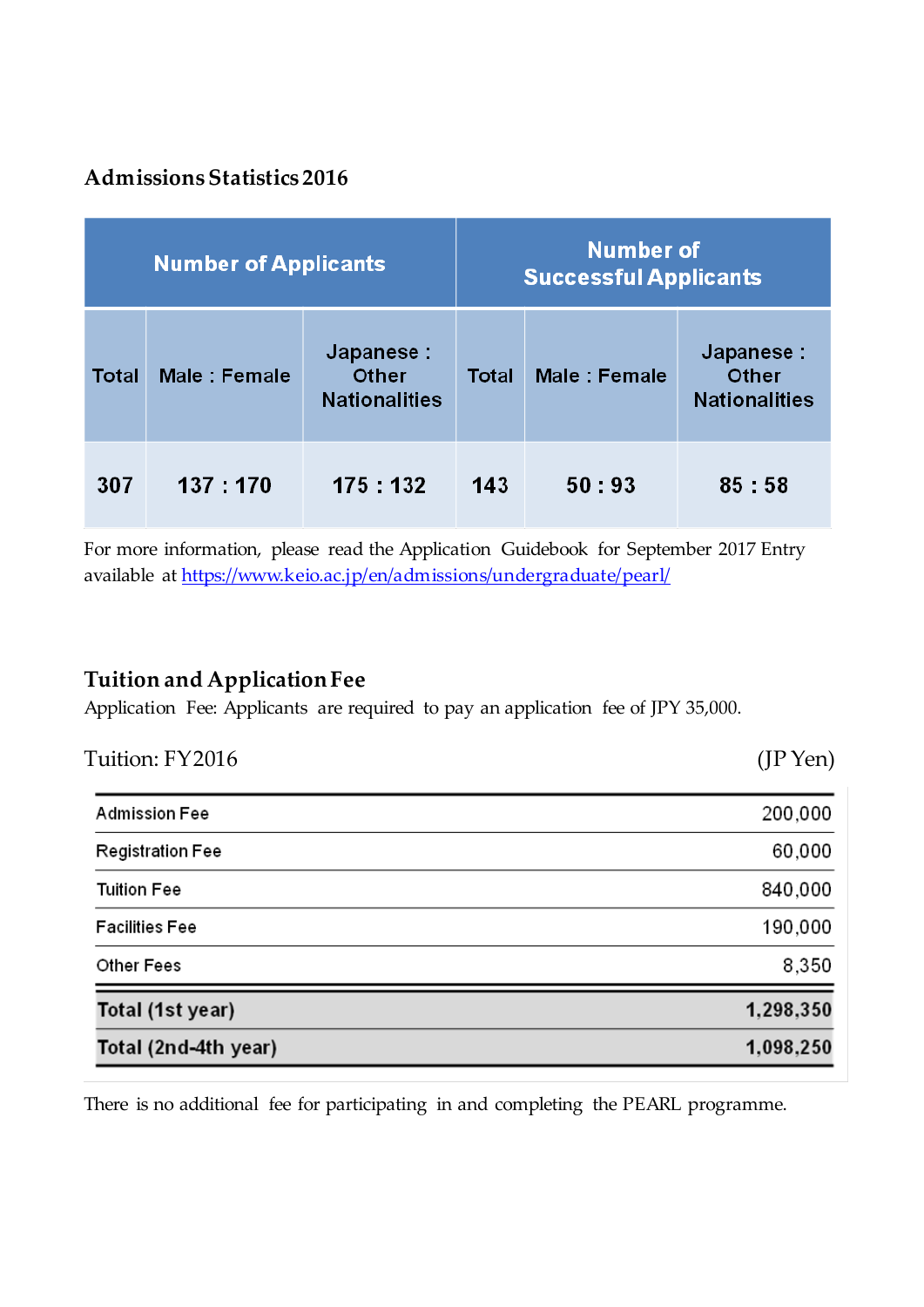## **Students' Housing Information:**

Extremely limited availability, especially to September entrants.

These links provide some information:

- Housing for Japanese students:

<https://www.keio.ac.jp/ja/student-life/housing.html>

- Housing for international students (students who stay in Japan with a student visa): [http://www.ic.keio.ac.jp/en/life/housing/ryu\\_boshu.html](http://www.ic.keio.ac.jp/en/life/housing/ryu_boshu.html)

## **Q & A about the PEARL programme**

- Q. Can PEARL students have a chance to study abroad?
- A. All PEARL students can apply to exchange programmes with foreign universities. PEARL students can apply to the exchange programmes which Keio University has with over one hundred top universities representing their countries in Asia, Oceania, North America, South America, Europe, and the Middle East.

Please see pages 15-16 in the following booklet:

[https://www.keio.ac.jp/ja/assets/download/about/learn-more/publications/index/keio](https://www.keio.ac.jp/ja/assets/download/about/learn-more/publications/index/keio-university-academics-en.pdf) [-university-academics-en.pdf](https://www.keio.ac.jp/ja/assets/download/about/learn-more/publications/index/keio-university-academics-en.pdf)

Furthermore, the faculty of economics has its own exchange programmes with the following universities:

- HEC Paris (Undergraduate students only) (France)
- Bochum University, Faculty of East Asian Studies (Graduate students only) (Germany)
- Goethe University Frankfurt, Faculty of Economics and Business Administration (Germany)
- Leipzig University, Faculty of Economics and Management Science (Germany)
- University of Cologne (Germany)
- University of Mannheim, Department of Economics (Germany)
- Bocconi University (Italy)
- Yonsei University, College of Business and Economics (Korea)
- University of St. Gallen (Switzerland)
- National Taiwan University, College of Social Science (Taiwan)
- Chulalongkorn University, Faculty of Economics (Thailand)
- University of California, Education Abroad Program (U.S.A)
- University of South Carolina-Darla Moore School of Business (Undergraduate students only) (U.S.A)
- Q. What is the goal of PEARL? What are strengths of PEARL?
- A. PEARL aims to turn out graduates who can design the future, ready to tackle the challenging issues and thrive in the global arena. Unlike many other all-English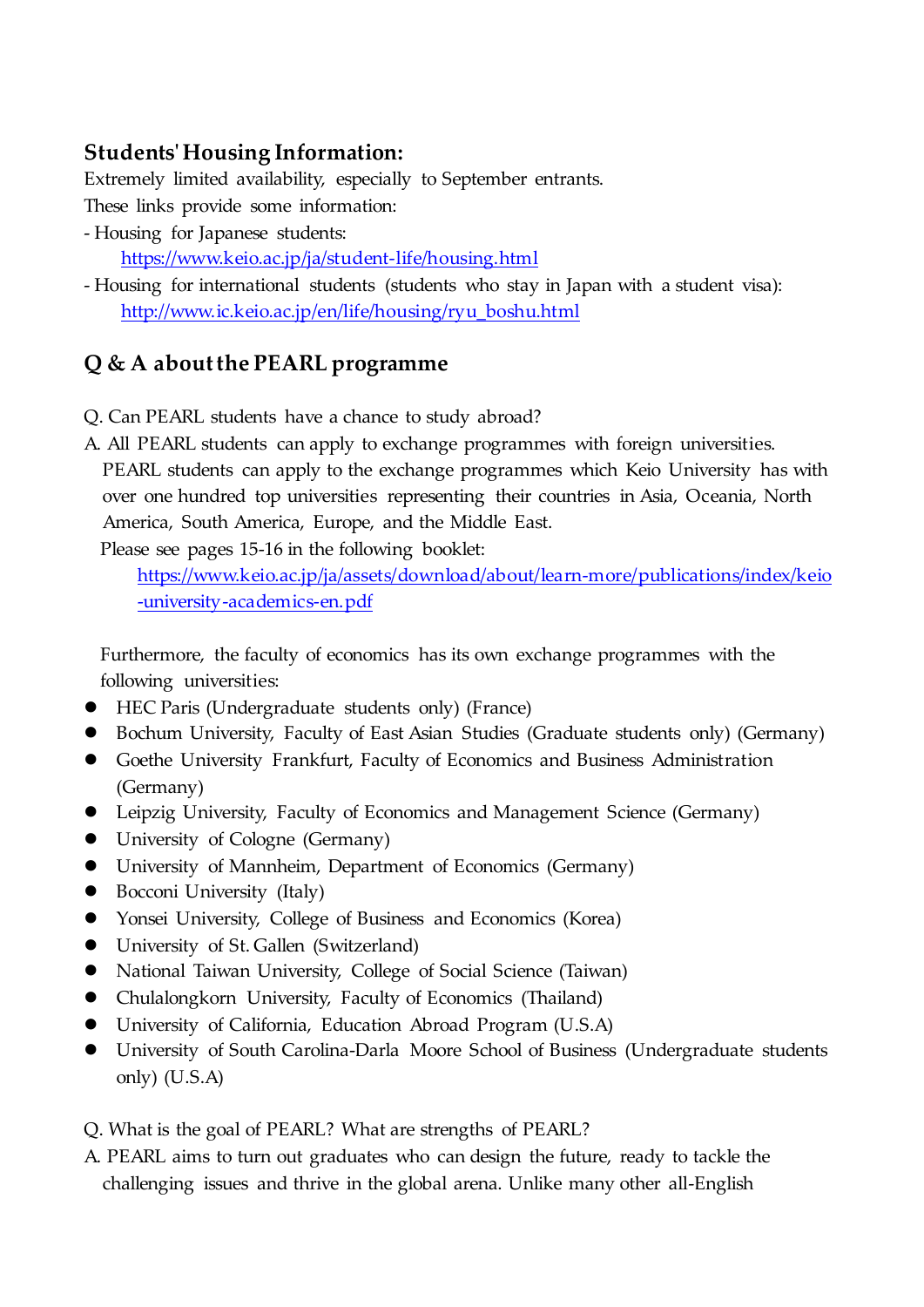programmes in Japan, we are a programme focused on economics, offering world-class education in liberal arts and advanced economics. Our strengths are the faculty members who are world-class researchers and educators at the same time, and the strong tradition of Keio as an incubator of economic and political leaders with a world-wide network.

Q. What is the intention behind creating the PEARL programme?

A. A key word is "diversity". We welcome students with diverse backgrounds and aim at turning out graduates who understand cultural sensitivities, who can think outside the box and hit the ground running. This would be beneficial not just to Keio but also for the entire economy and society.

- Q. Can PEARL compete globally with other programmes in English at other universities and around the world?
- A. Teaching in Japanese means universities and faculties are protected by what some have called the "language barrier". We chose to remove this barrier and to enter the global arena of competition, because we were ready for it.
- Q. Who will be faculty members?
- A. All of the Japanese professors have degrees from foreign universities and/or experiences of research abroad. Our faculty includes scholars from Germany, France, the UK, Korea, China, Australia, the USA. We will also invite professors from our partner universities from all over the world.
- Q. PEARL students start in September, the other students start in April. Would this be a source of confusion and or concern?
- A. We already have students who start at Keio in September. These are students in the Double BA Programme with Sciences Po, and other exchange programmes. If anything, such students have positive influences on the students already at Keio, expanding the latter's horizons and encouraging flexibility.
- Q. What subjects can I study in the PEARL Programme?
- A. The curriculum for PEARL is nearly identical to the regular BA programme offered in Japanese by the Faculty of Economics at Keio. As a reference, here is the page explaining our curriculum: <http://www.econ.keio.ac.jp/en/undergraduate/pearl/curriculum>
- Q. How big are the classes in the PEARL programme?
- A. Classes vary in size. Major subject classes are mandatory, so all of the approximately 100 PEARL students will be taking them. Classes for which you have choices, such as language classes and seminar classes will be much smaller.
- Q. Can I take both PCP and Research Seminar courses at the same time?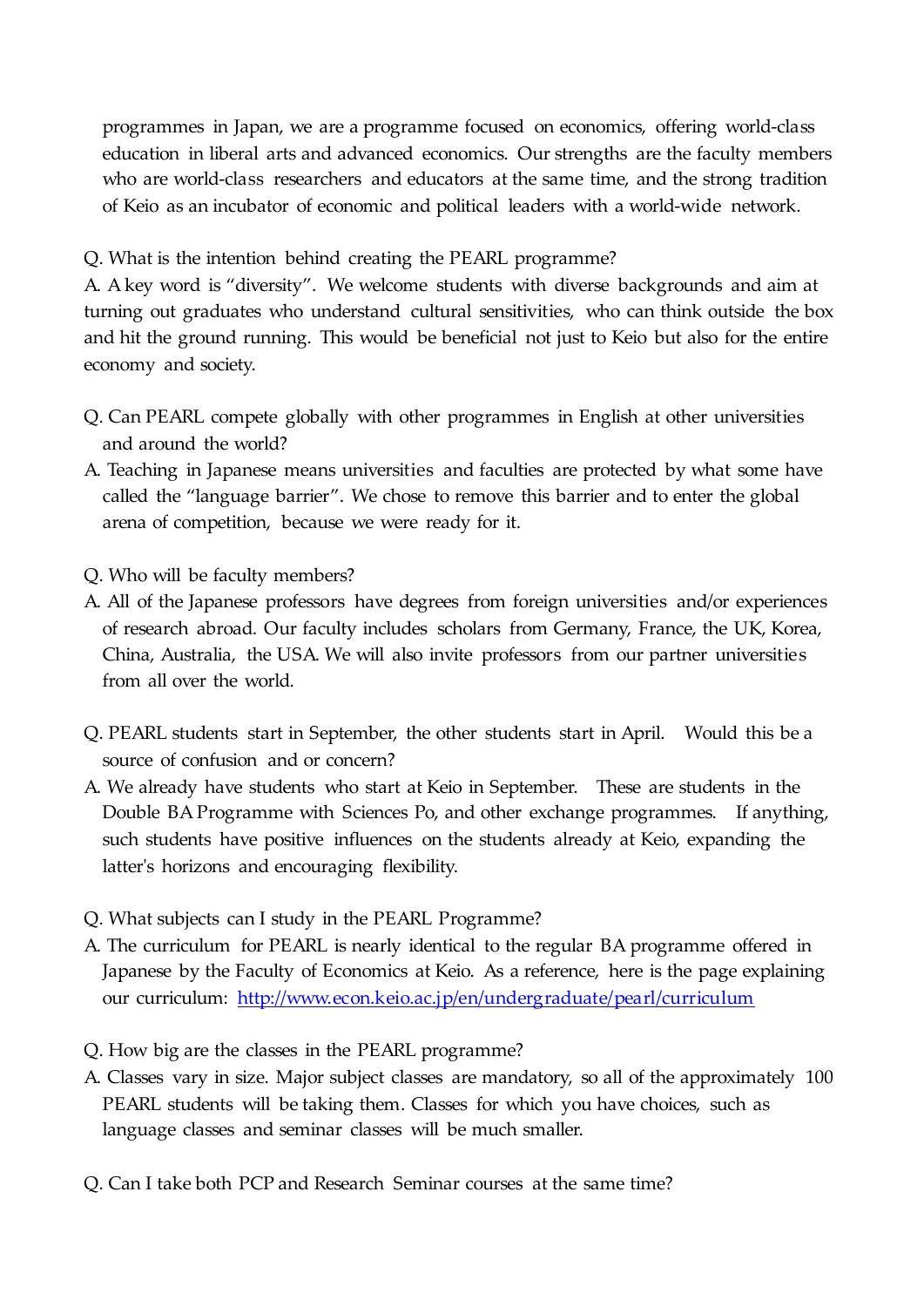- A. There are no rules against that. Students who choose to do so should understand that the workload will be that much heavier.
- Q. How can I apply to the Double Degree Programme with Sciences Po or Bocconi, or the five year BA/MA Programme with HEC?
- A. For information about the Double BA Programme between Keio University and Sciences Po, please visit

<http://www.econ.keio.ac.jp/en/undergraduate/abroad/sciences-po>

- For information about the Double BA Programme between Keio University and Università Bocconi, please visit

<http://www.econ.keio.ac.jp/en/undergraduate/abroad/bocconi>

 \* It is highly likely that PEARL students will require more than four years to complete all the graduation requirements of the two degrees as many of the courses Bocconi requires you to take at Keio are offered only in Japanese, and their credits cannot be counted towards graduation from PEARL.

- For information about the BA/MA Five Year Programme between Keio University and HEC (a BA in economics from Keio and a Master in Management from HEC), please visit.

<http://www.econ.keio.ac.jp/en/undergraduate/pearl/hec5yrbama>

# **Q & A about the Admission Procedures**

- Q. Are there minimum required standardized test scores?
- A. No, there are no "cut-off" scores.
- Q. What factors are considered in the admissions process?
- A. Admissions decisions are never based on a single factor. It is important to remember that we review the applications holistically.
- Q. Do I need to sit an interview?
- A. No. Interviews are not part of the PEARL programme admissions/selection process.
- Q. How long should the letter of reference be?
- A. There is no requirement regarding the length of the letter(s) of reference.
- Q. Do I need to prepare new application documents, including the written statement of the applicant's academic goals, if I apply multiple times?
- A. If you apply multiple times, you will be required to submit some of the application documents including the written statement of the applicant's academic goals each time you apply. For more detailed information on the application and application documents, please read the following application guidebook carefully: